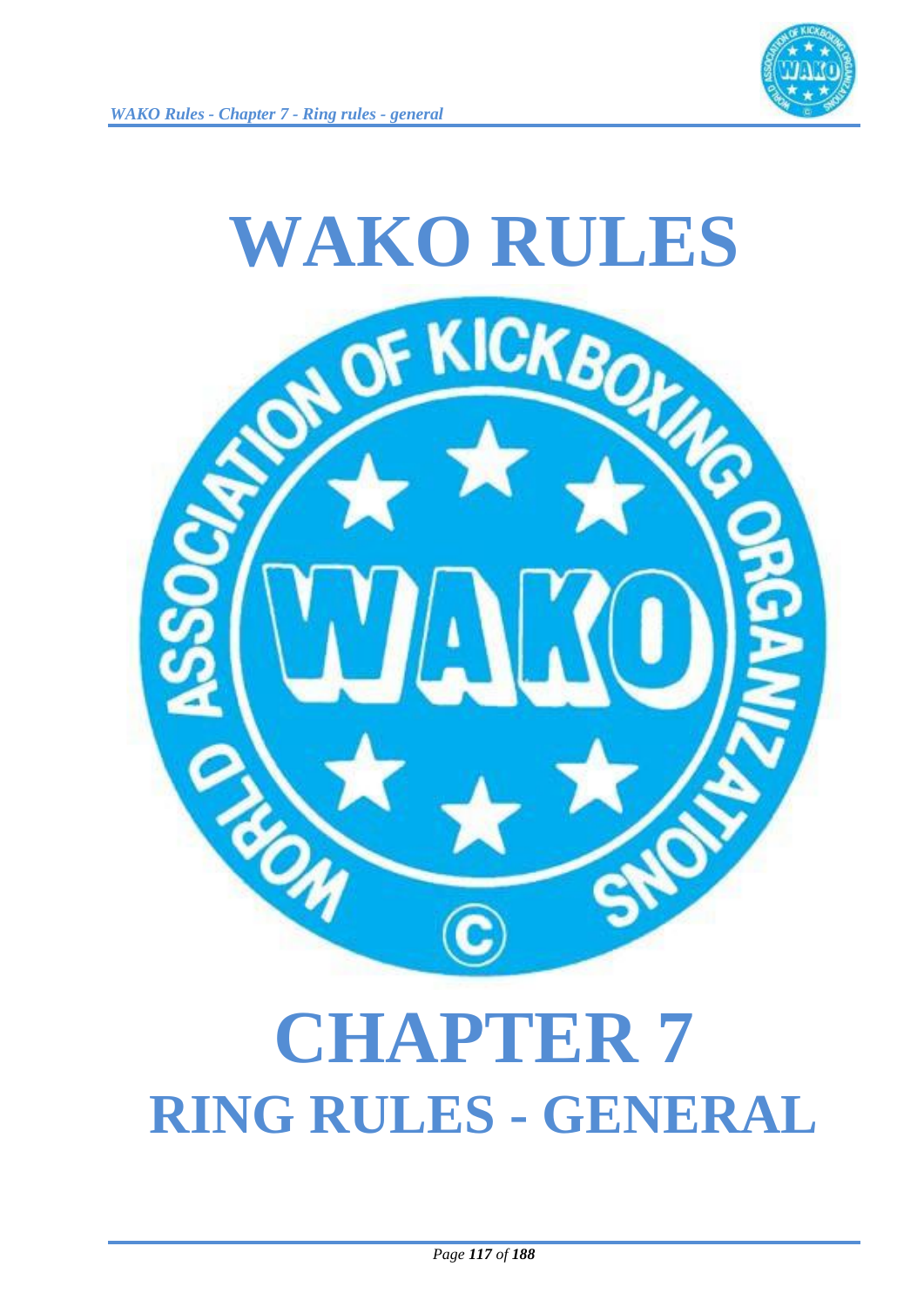

# **Chapter 7. Ring rules - general**

| <b>Chapter's 7 Table of contents</b> |  |
|--------------------------------------|--|
|                                      |  |
|                                      |  |
|                                      |  |
|                                      |  |
|                                      |  |
|                                      |  |
|                                      |  |
|                                      |  |
|                                      |  |
|                                      |  |
|                                      |  |
|                                      |  |
|                                      |  |
|                                      |  |
|                                      |  |
|                                      |  |
|                                      |  |
|                                      |  |
|                                      |  |
|                                      |  |
|                                      |  |
|                                      |  |
|                                      |  |
|                                      |  |
|                                      |  |
|                                      |  |
|                                      |  |
|                                      |  |
|                                      |  |
|                                      |  |
|                                      |  |
|                                      |  |
|                                      |  |
|                                      |  |
|                                      |  |
|                                      |  |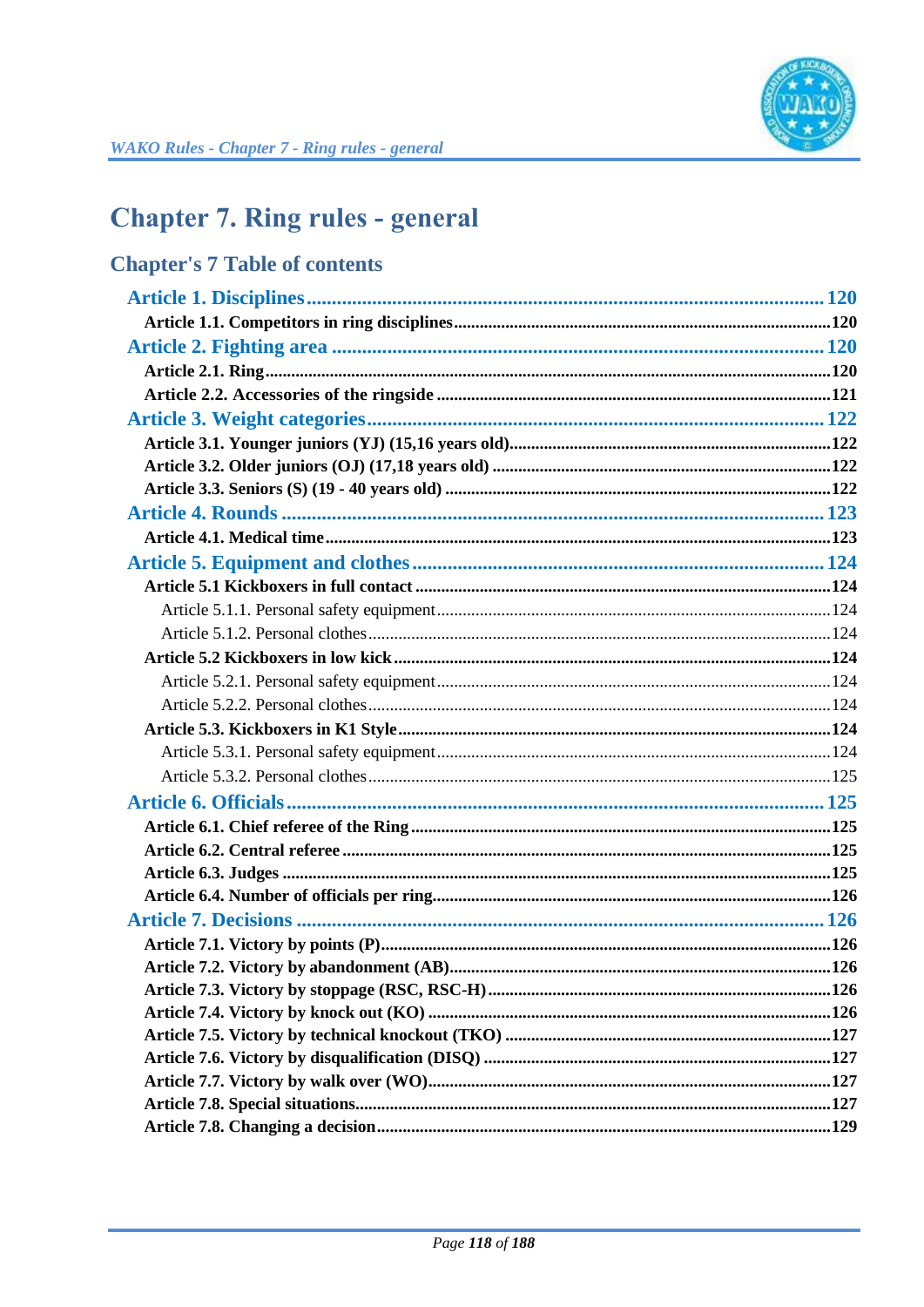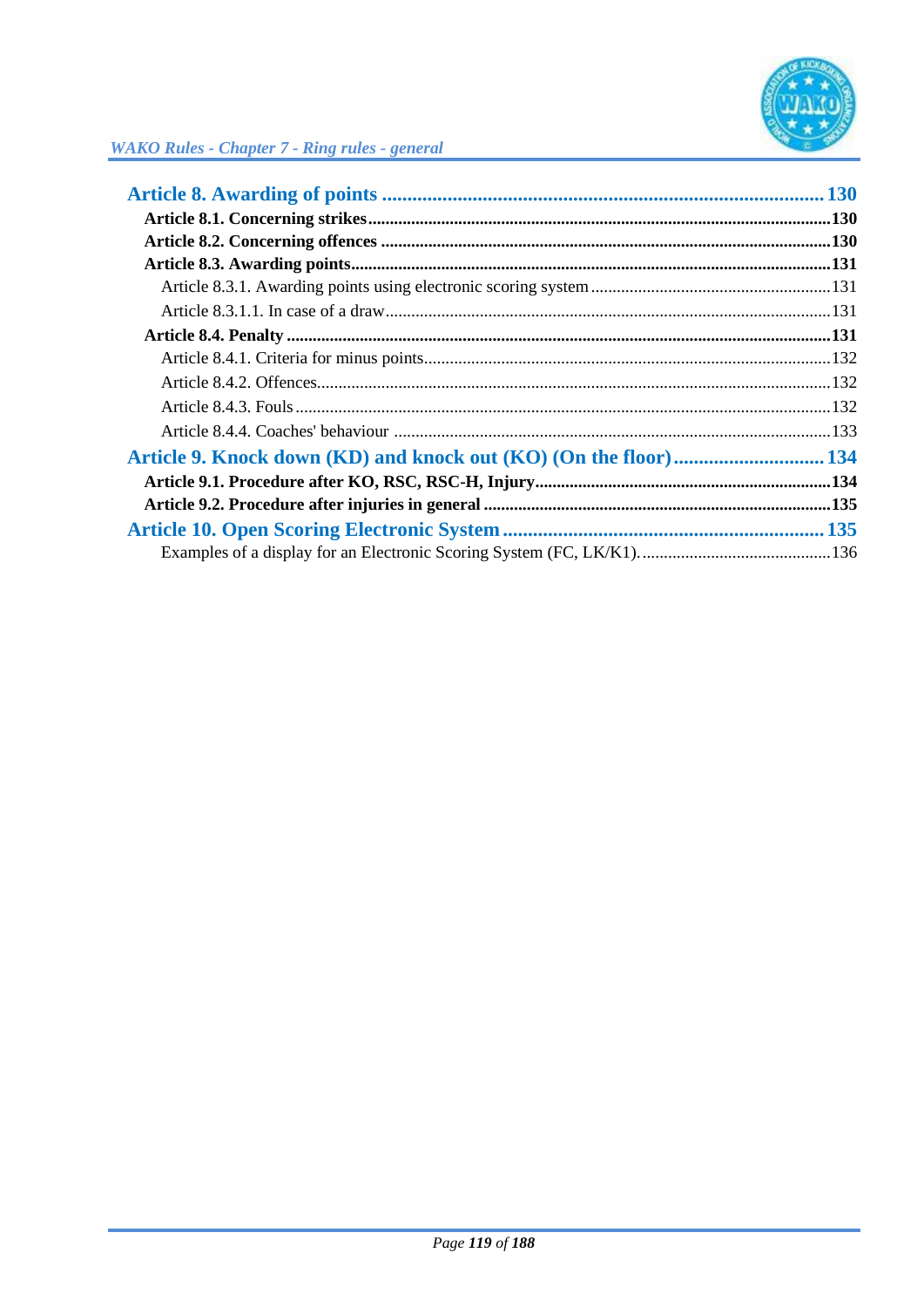# **Article 1. Disciplines**

Ring disciplines are:

- **- Full contact (FC)**
- **- Low kick (LK)**
- **- K1 Style (K1)**

## **Article 1.1. Competitors in ring disciplines**

In all ring disciplines, kickboxers can compete in the following age categories:

- Younger juniors (YJ) (15, 16 years old),
- Older juniors (OJ) (17, 18 years old),
- Seniors (S) (19 to 40 years old)

# **Article 2. Fighting area**

### **Article 2.1. Ring**

- Fighting area shall be called the RING (see Appendix 14).
- **Canvas size**: The minimum size of the inside of the ropes must be 520 cm squared and the maximum size 610 cm squared. The size of the apron must extend at least 50 cm outside the line of the ropes on each side, including additional canvas necessary to tighten and secure it.
- **Height of ring**: The ring cannot be less than 90 cm or more than 120 cm above the ground.
- **Platform**: The platform of the Ring must be safely constructed, levelled and free from any obstructing projections. The minimum size of the platform must be 620 cm squared and the maximum size 780 cm squared. It shall be fitted with four corner posts which shall be well padded or otherwise constructed so as to prevent injury of the kickboxers.
- **Corner pads**: The corner pads should be arranged in the following way: In the near left side corner facing the Chief referee central table - RED; in the far-left side corner - WHITE; in the far-right side corner - BLUE; and in the near right side corner - WHITE.
- **Kickboxer's position in the ring**: Position in the RED corner will always hold kickboxer who has upper position in the pools (draw sheet), who is first named in the daily fighting schedule and he will be firstly announced for the fight. Position in the BLUE corner will always hold kickboxer who has lower position in the pools (draw sheet), who is second named in the daily fighting schedule and he will be secondly announced for the fight.
- **Surface of the ring floor**: The floor must be covered with felt, rubber or other suitably approved material having the same quality of elasticity and not less than 1.5 cm nor more than 2.5 cm thick over which a canvas shall be stretched and secured in place. The canvas must cover the entire platform and must be made of non-slippery material called Mesh.
- **Ropes**: There must be 4 separate ropes on each side of the ring. They must be 4 cm thick, without considering the cover. The heights of the four ropes must be:
	- first on 40 cm
	- second on 71 cm
	- third on 102
	- fourth on 132
	- from the canvas.

The all ropes must be joined on each side of the ring, at equal intervals, by two pieces of material (close to the texture of the canvas)  $3 - 4$  cm wide. The two pieces must not slide along the ropes.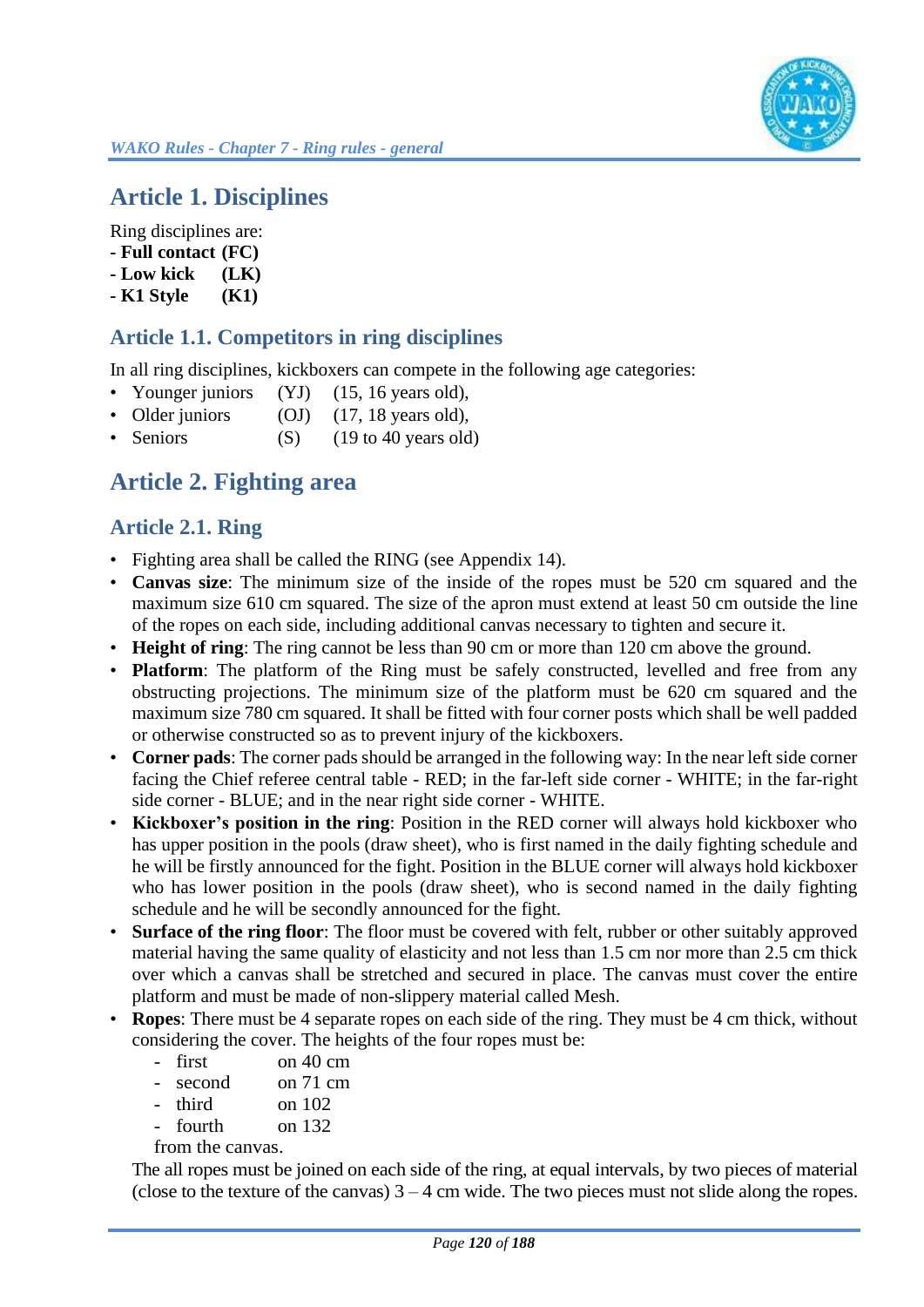

The tension of each section of the rope must be strong enough to absorb the impact of the kickboxer's contact with the rope. However, in any case, the Chief referee reserves the right to adjust and approve the tension if necessary.

• **Steps:** The ring must be provided with at least three sets of steps. Two sets of steps at the opposite corners (red and blue) for the use of the kickboxers and coaches, and one set of steps in the neutral corner (white) for the use of the Central referee and official doctor.

## **Article 2.2. Accessories of the ringside**

The following are defined as the accessories of the ringside which are required for all competitions:

- WAKO Approved Electronic Scoring System
- Gong (with striker) or bell or
- Small pads (10 x 10 cm) made of leather or other appropriate material filled with sand or other material not heavier than 300 grams. Pads must be in white, black or red colour.
- Two seats for kickboxer's use duringintervals.
- Water buckets in red and blue corner
- At the neutral corners of the ring there must be a bag or a bucket tied up in the corner for all garbage
- Tables and chairs for officials.
- One (preferably two) stop watches.
- One microphone connected to the loudspeaker system.
- One box of medical gloves
- Coach is obliged to bring: towel, plastic bottle of water to be used for drinking and mouth wash only. No other type of water bottle is permitted at ringside for use by the kickboxers or coaches (glass bottle is forbidden).
- At the World and continental championships, the promotor will provide 2 pair of WAKO IF premium sponsors' approved kickboxing gloves (same brand) in each colour for each ring (4 pair of gloves for each ring) that kickboxers will use in fights. At the other international and national championships and cups the organizer (promotor) will provide 2 pair of WAKO approved gloves (same approved brand) in accordance with organizers (promotors) sponsors contract with approved producer (supplier).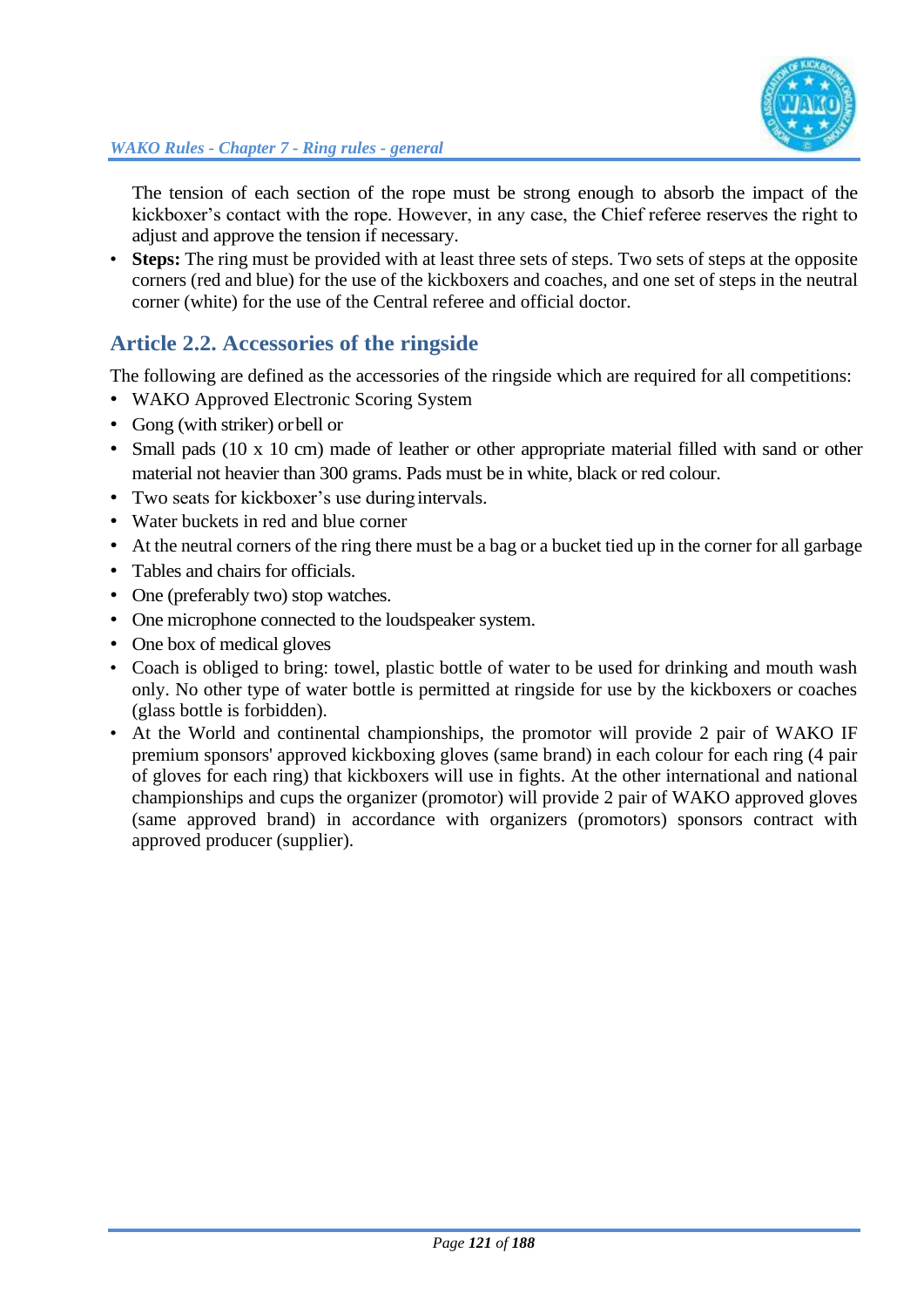

# **Article 3. Weight categories**

Kickboxer can only compete in a weight class a maximum of one division above his actual weight.

# **Article 3.1. Younger juniors (YJ) (15,16 years old)**

| <b>Male</b>                                       | <b>Female</b>  |  |
|---------------------------------------------------|----------------|--|
| $-42$ kg                                          | $-36$ kg       |  |
| $-45$ kg                                          | $-40$ kg       |  |
| $-48$ kg                                          | $-44$ kg       |  |
| $-51$ kg                                          | $-48$ kg       |  |
| $-54$ kg                                          | $-52$ kg       |  |
| $-57$ kg                                          | $-56$ kg       |  |
| $-60$ kg                                          | $-60$ kg       |  |
| $-63,5$ kg                                        | $+60$ kg       |  |
| $-67$ kg                                          |                |  |
| $-71$ kg                                          |                |  |
| $-75$ kg                                          |                |  |
| $-81$ kg                                          |                |  |
| $+81$ kg                                          |                |  |
| Article 3.2. Older juniors (OJ) (17,18 years old) |                |  |
| <b>Male:</b>                                      | <b>Female:</b> |  |
| $-51$ kg                                          | $-48$ kg       |  |
| $-54$ kg                                          | $-52$ kg       |  |
| $-57$ kg                                          | $-56$ kg       |  |
| $-60$ kg                                          | $-60$ kg       |  |
| $-63.5$ kg                                        | $-65$ kg       |  |
| $-67$ kg                                          | $-70$ kg       |  |
| $-71$ kg                                          | $+70$ kg       |  |
| $-75$ kg                                          |                |  |
| $-81$ kg                                          |                |  |
| $-86$ kg                                          |                |  |
| $-91$ kg                                          |                |  |
| $+91$ kg                                          |                |  |
| Article 3.3. Seniors (S) (19 - 40 years old)      |                |  |
| <b>Male:</b>                                      | <b>Female:</b> |  |
| $-51$ kg                                          | -48 kg         |  |
| $-54$ kg                                          | $-52$ kg       |  |
| $-57$ kg                                          | $-56$ kg       |  |
| $-60$ kg                                          | $-60$ kg       |  |
| $-63.5$ kg                                        | $-65$ kg       |  |
| $-67$ kg                                          | $-70$ kg       |  |
| $-71$ kg                                          | $+70$ kg       |  |
| $-75$ kg                                          |                |  |
| $-81$ kg                                          |                |  |
| $-86$ kg                                          |                |  |
| $-91$ kg                                          |                |  |
| $+91$ kg                                          |                |  |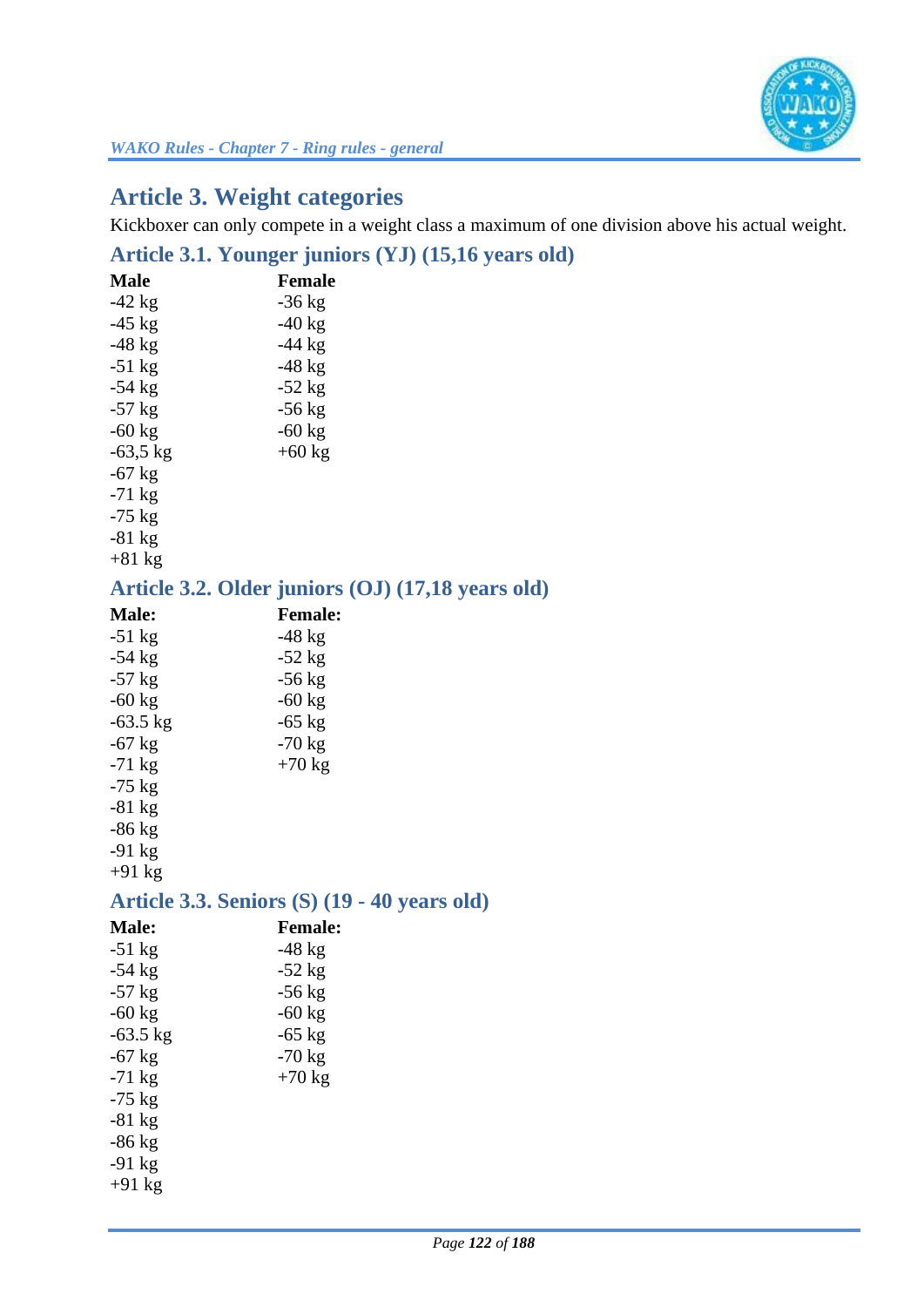

# **Article 4. Rounds**

• In all ring disciplines on all WAKO authorized competitions format of each single fight in all age categories is 3 rounds by 2 minutes (3 x 2) with one-minute break between the rounds

## **Article 4.1. Medical time**

- Maximum time for medical stop in one fight is 2 minutes for each kickboxer.
- If a kickboxer uses all two minutes, he will still be able to continue, but if there is need of more medical time, the Central referee must stop the fight with the decision RSC.
- Medical time starts when the medic/doctor arrives in the ring, or when the Central referee approves any other medical help with small issues (such as nosebleed, contact lenses, etc.).
- In case of a cut or bleeding, the official doctor should decide within 2 minutes if a kickboxer can continue or not.
- Heeding the tournament official doctor's opinion, the Central referee will then decide whether the fight should be continued or not (however only in case when the Official Doctor allows a kickboxer to continue the fight).
- If the doctor says yes to continue, but the Central referee assesses the situation not to be safe or fair, the Central referee must then start the fight, and then stop it on other issue – like RSC because of not being able to defend or fight properly.
- In case that Central referee sees intention to obstruct the fight by kickboxer using medical time and assistance, he can ask for doctor's opinion whatever such a call was for medical or injury reason. In case that official doctor that reason was not medical or for injury, Central referee must penalize kickboxer
- The medical treatment of the injury is not allowed in this period.
- If the Central referee, after consultation with the doctor, determines that the kickboxer misuses medical time to rest or avoid a fight, he may give the kickboxer an official warning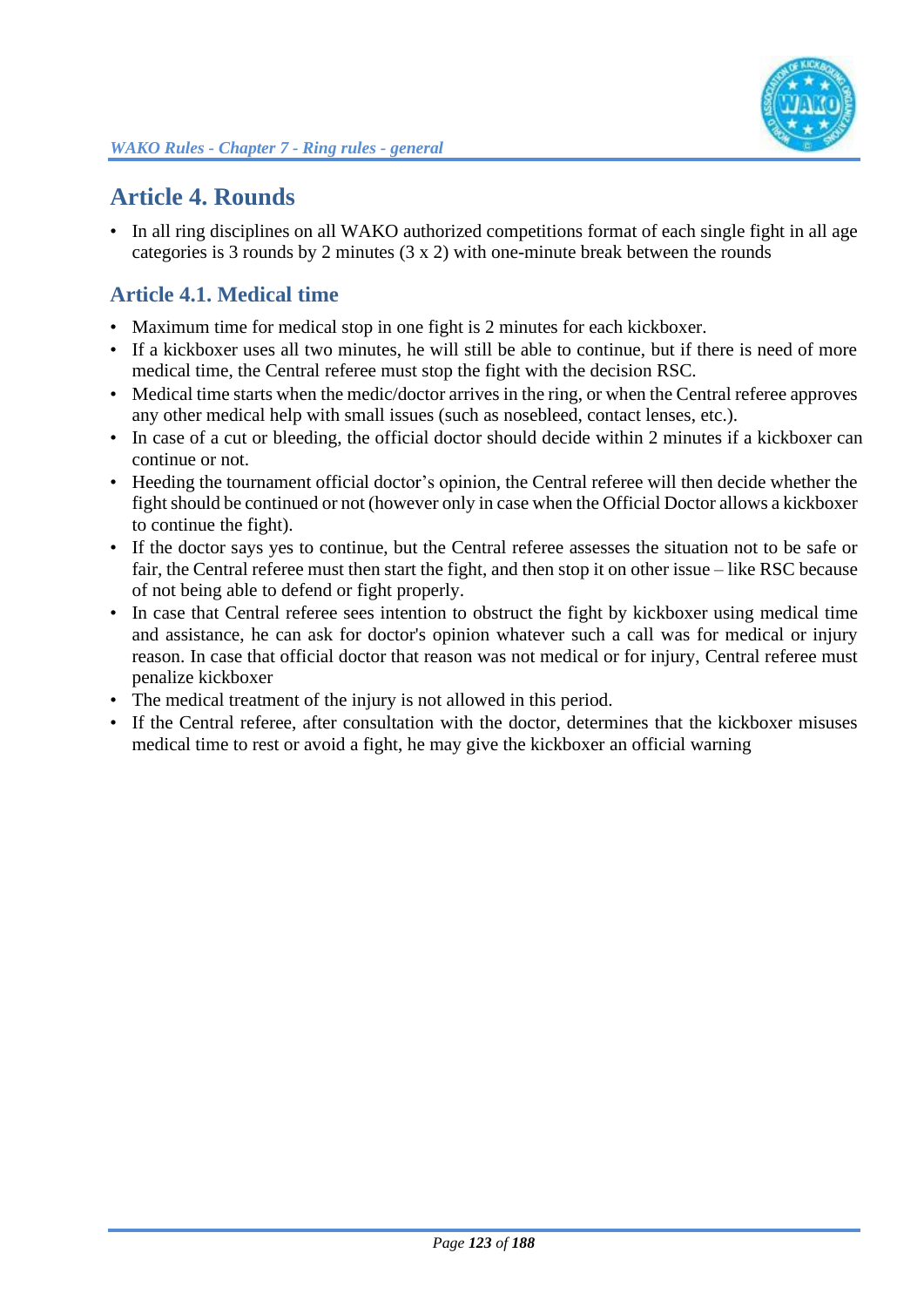

# **Article 5. Equipment and clothes**

See appendices 4, 5 and 6 attached.

### **Article 5.1 Kickboxers in full contact**

#### **Article 5.1.1. Personal safety equipment**

- Head protection (top of the head must be covered).
- Mouth guard (on only the upper teeth or on both upper and lower teeth).
- Breast protection (for female kickboxers) (It is Mandatory to be worn under the top (bodice) or vest)
- Hand wraps (no stick with a tape).
- Gloves for contact sports (10 Oz).
- Groin protection (mandatory for male and female).
- Shin guards (must cover the shin from under the knee to the top of the feet).
- It is prohibited to use shin guards sock's type covering shin bone and instep
- Ankle support (optional)
- Foot protection (Boot).

#### **Article 5.1.2. Personal clothes**

- Naked torso and long pants for men,
- Sport top (vest) and long pants for women

#### **Article 5.2 Kickboxers in low kick**

#### **Article 5.2.1. Personal safety equipment**

- Head protection (top of the head must be covered).
- Mouth guard (on only the upper teeth or on both upper and lower teeth).
- Breast protection (for female kickboxers) (It is Mandatory to be worn under the top (bodice) or vest)
- Hand wraps (no stick with a tape).
- Gloves for contact sports (10 Oz).
- Groin protection (mandatory for male and female).
- Shin guards (must cover the shin and instep)
- Foot wraps (optional) (must be covered with the ankle support)
- Ankle support (optional, if foot wraps are not used)

#### **Article 5.2.2. Personal clothes**

- Bare torso and shorts for men,
- Sport top (vest) and shorts (no sport skirt) for women.

#### **Article 5.3. Kickboxers in K1 Style**

#### **Article 5.3.1. Personal safety equipment**

- Head protection (top of the head must be covered).
- Mouth guard (on only the upper teeth or on both upper and lower teeth).
- Breast protection (for female kickboxers) (It is Mandatory to be worn under the top (bodice) or vest)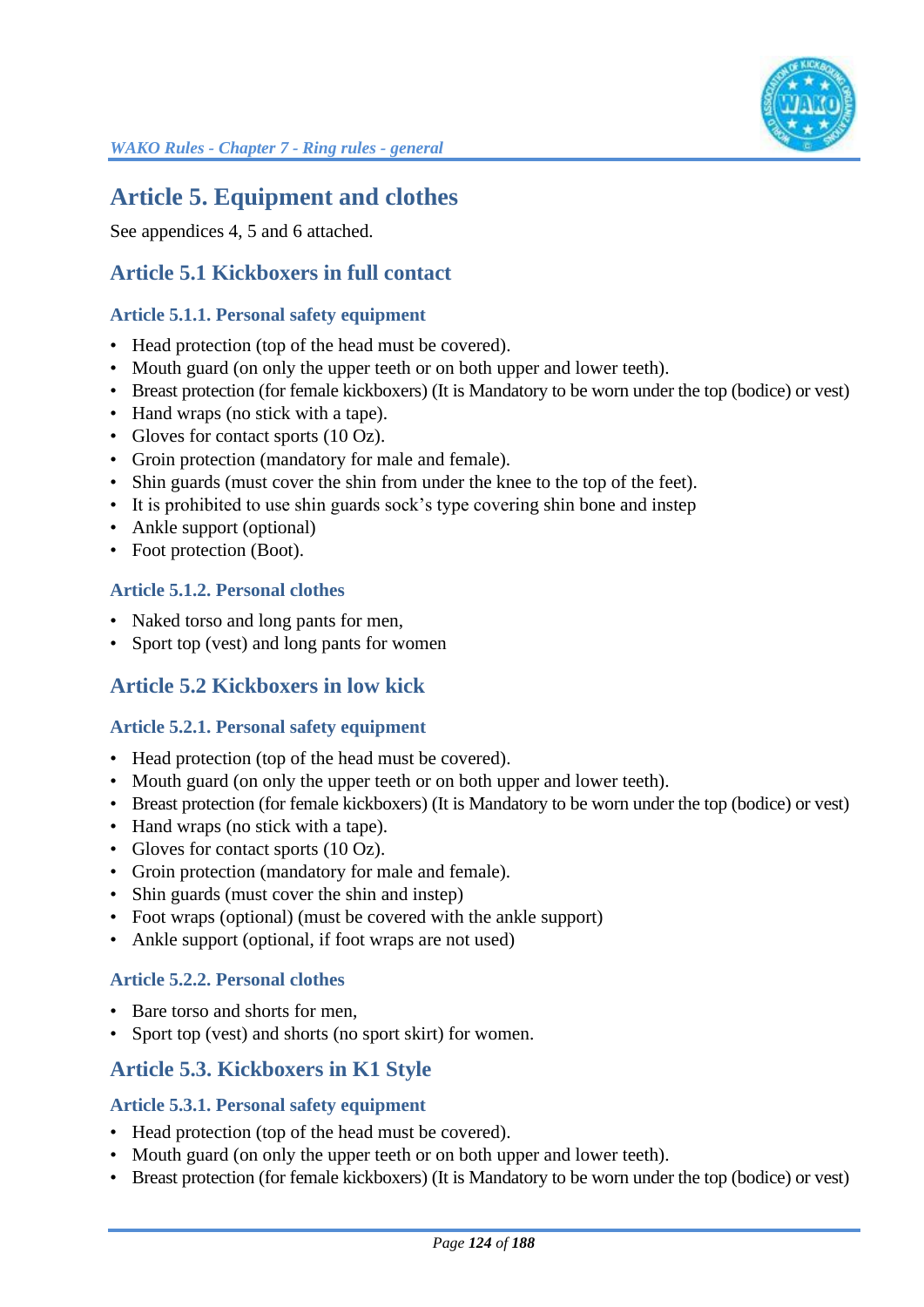

- Hand wraps (no stick with a tape).
- Gloves for contact sports (10 Oz).
- Groin protection (mandatory for male and female).
- Shin guards (must cover the shin and instep)
- Foot wraps (optional) (must be covered with the ankle support)
- Ankle support (optional, if foot wraps are not used)

#### **Article 5.3.2. Personal clothes**

- Bare torso and shorts for men,
- Sport top (vest) and shorts (no sport skirt) for women.

# **Article 6. Officials**

#### **Article 6.1. Chief referee of the Ring**

• The Chief referee on WAKO World and continental championships and World and Continental cups is named by WAKO Referee Committee of Ring Sports among the referees for each ring. On the other kickboxing tournaments Chief referees is named by organizer national federation's Chairman of referee committee.

## **Article 6.2. Central referee**

The role of a Central referee is primarily based on the following principles.

- Their First responsibility is the safety of the kickboxers.
- The Central referee in ring-sports must use medical gloves and must change them after every fight in which blood has occurred.
- They shall have the power to stop the fight to give penalties.
- They are the only person who has the authority to stop the fight.
- The Central referee may issue warnings and penalties for rules violations on his own. Only in case they need to clarify non seen or doubts situations he will consult judges and following majority agreement with the judges make decision.
- When giving verbal warnings Central referee will not give an order to time keeper to STOP THE TIME,
- When giving official warnings Central referee will an order to time keeper to STOP THE TIME.
- They must give all commands in ENGLISH.
- They will be responsible for the enforcement of the rules throughout the competition and ensure that all scores, penalties and warnings are recorded correctly.
- In cases where the Central referee feels a disqualification may be appropriate, except in cases or instances requiring automatic disqualification, the Chief referee shall be consulted.
- In the case of a KD, suspend the count if a kickboxer deliberately refuses to withdraw to a neutral corner, or is reluctant to do so.

#### **Article 6.3. Judges**

- Each Judge must independently consider the merits of the two kickboxers, and must chose the winner, according to the regulations.
- During the fight, they will not talk to kickboxers, coaches, other judges, or anybody else, with the exception of the Central referee.
- They may, if necessary, at the end of a round, notify the Central referee about any incident that they have missed.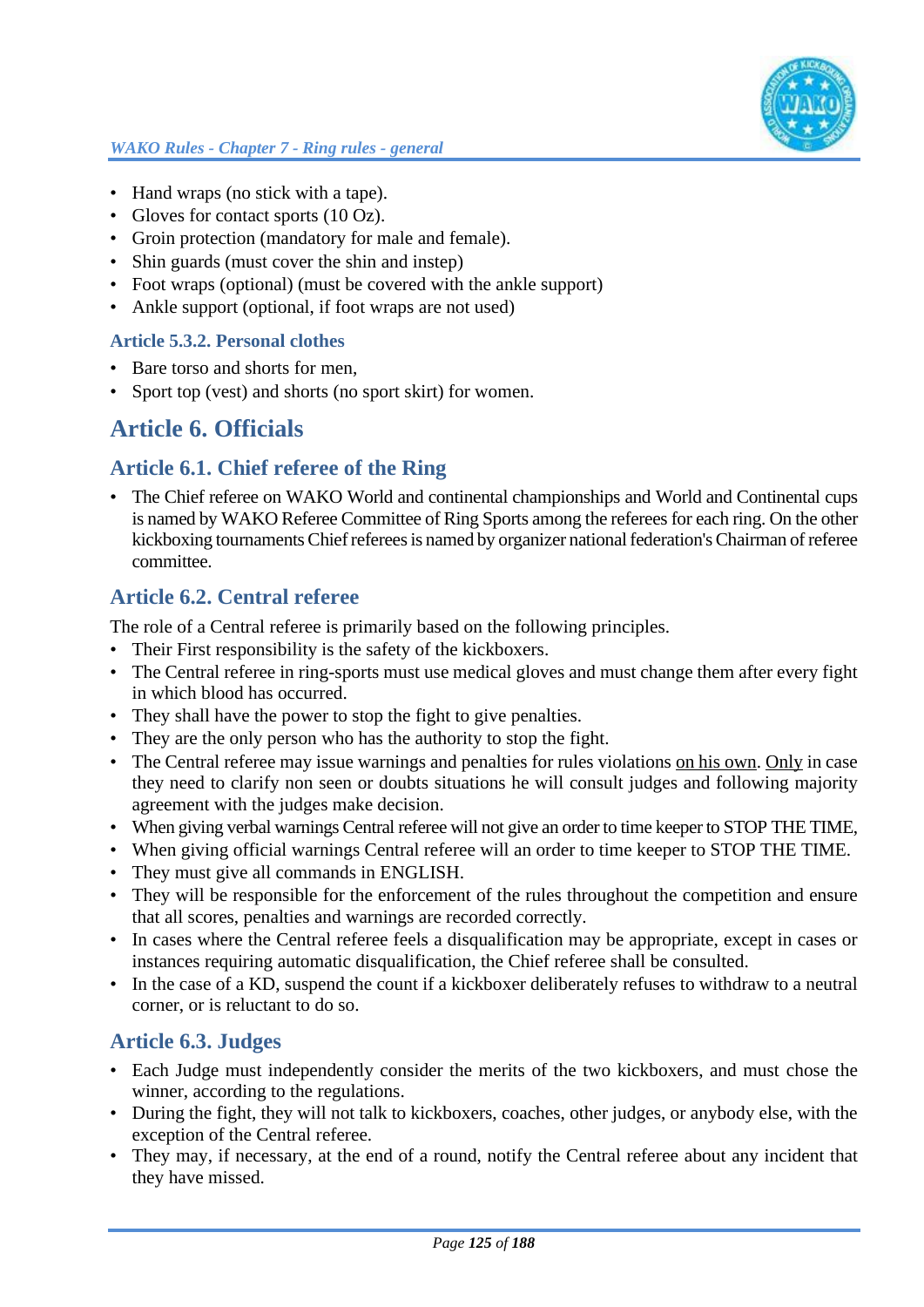

• The Judge will not leave his place until the decision has been announced, because he can be asked to decide the winner in case of draw by pushing red or blue button.

## **Article 6.4. Number of officials per ring**

- At the World and Continental Championships and World Cups, a minimum number of referees and judges is required to ensure the neutrality of the fights as follows:
	- **Full contact**: 1 chief referee + 10 referees / judges Their duties during the fight are: 1 chief referee, 1 Central referee, 3 judges, 1 score/time keeper, 2 kick counters, 3 judges stand by
	- Low kick / K1 Style: 1 chief referee + 8 referees / judges Their duties during the fight are: 1 chief referee, 1 Central referee, 3 judges, 1 score/time keeper, 3 judges stand by
- Chief referee may not assign a judge for fight as Central referee, judge or score / time keeper of the same nationality as one of the kickboxers
- During the fight, except in exceptional cases (force majeure), the Chief referee cannot change the Central referee or judges. Force majeure shall be deemed to have caused the Central referee or judge to have grown ill or to have found a big and intentional violation of the rules.

# **Article 7. Decisions**

The decisions will be reached as follows:

#### **Article 7.1. Victory by points (P)**

- At the end of a fight, the kickboxer who scored more points and has obtained a victory by the decision of the majority of judges is declared the winner.
- If both kickboxers are injured or KO and cannot continue the fight, judges will mark the points obtained by each kickboxer to that point and the kickboxer ahead by points will be declared the winner.

#### **Article 7.2. Victory by abandonment (AB)**

If a kickboxer voluntarily gives up, due to an injury or any other reason, or if he fails to continue the fight after the 1-minute break between the rounds, his opponent will be declared the winner.

#### **Article 7.3. Victory by stoppage (RSC, RSC-H)**

- The Central referee stops the contest.
- **Injury**: If the Central referee judges a kickboxer unable to continue the fight, due to an injury or any other physical reason, the fight will be stopped and his opponent declared the winner. The right to make such a decision is incumbent upon the Central referee who can consult the doctor. Having done so, the Central referee will follow the doctor's advice. Heeding the doctor´s opinion the Central referee can decide should the fight be continued or not, but only in case when the doctor allows to continue the fight. When the Central referee asks the doctor to intervene, they will be the only officials present in the ring. No second will be admitted.

## **Article 7.4. Victory by knock out (KO)**

• This means that the fight will be stopped if a kickboxer has been knocked down and he is not able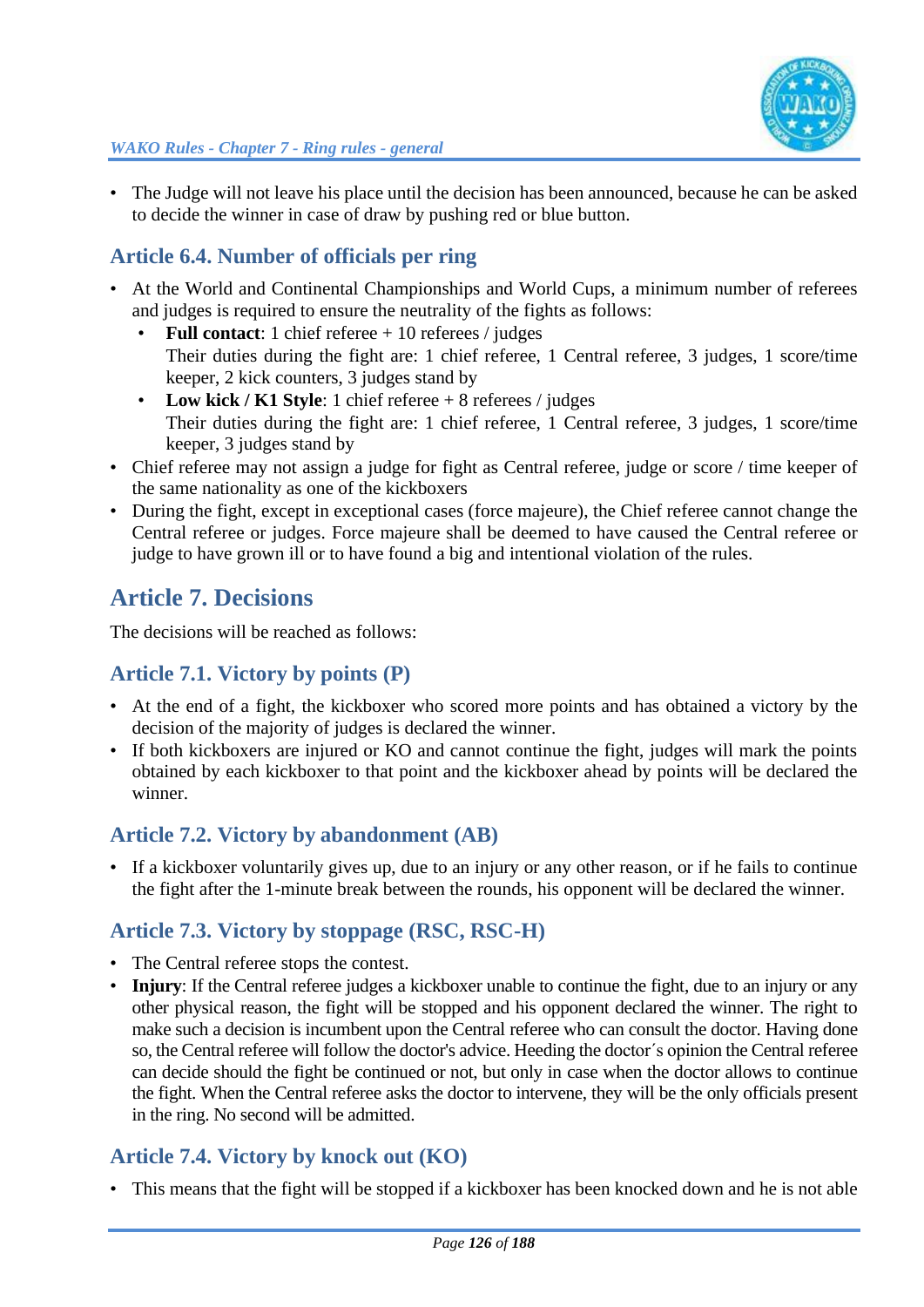

to continue the fight after Central referee count him till 10

- Central referee will start counting up to 8, and if he judges that the kickboxer is not ready to continue, he will count 9, 10 and say "OUT".
- In case of heavy knock down Central referee can start counting, count only 1 and say "OUT".

### **Article 7.5. Victory by technical knockout (TKO)**

- **The 3 knock-down rule is valid**. This means that the fight will be stopped if a kickboxer has been knocked down three times in the same fight. The Central referee declares the kickboxer winner after the third knock down, counting till ten and say "OUT".
- **In the age category Younger Juniors, the 2 knock-down rule is valid**. This means that the fight will be stopped if a kickboxer has been knocked down twice  $(2 \text{ times})$  in the same fight.

### **Article 7.6. Victory by disqualification (DISQ)**

- If a kickboxer is disqualified, his opponent will be declared the winner.
- If both kickboxers are disqualified, the decision will be announced accordingly.
- In a case of unsportsmanlike behaviour, a disqualified kickboxer cannot receive any reward, medal, trophy, any honorary award, grade or title of the competition in the course of which they have been disqualified. Except in the case when the Board of Directors decides differently (in its absence, the decision may be made by the Appeal protest committee, or if none, by an official responsible for the event). Such a decision not taken by the Board of Directors may be, following a request, submitted to a review and confirmation of the Appeal protest Committee itself.

## **Article 7.7. Victory by walk over (WO)**

- When a kickboxer is present in the ring and ready to fight, and his opponent does not appear when announced three times by the loud speaker.
- After two minutes, the Central referee will declare the kickboxer who is present in the ring as winner by walk over (WO).
- If the kickboxer is late or not ready for the fight, but on time before the two minutes finished, the Central referee will start the fight with "official warning" to the kickboxer.

#### **Article 7.8. Special situations**

- If the kickboxer accidentally twists their ankle and has a limp, the Central referee must stop the fight and call the Doctor. The Doctor must decide if they can continue the fight or not. If the kickboxer is not able to continue the fight by Doctor's decision, the winner will be an uninjured kickboxer. If the Doctor allows them to continue the fight, but the kickboxer still has a limp, the Central referee has the right to stop the fight because of the safety reasons and will give the win to the opponent. The Referee judges a kickboxer unable to continue the fight.
- If there was a kick to the groin area and the Central referee sees it clearly, they must stop the fight, stop the time, put the kickboxer who is at fault to the neutral corner and give their opponent time to recover themselves (not more than two minutes). Before the Central referee resumes the fight, they must warn the kickboxer who violates the rules.
- If there was a kick to the groin area and the Central referee did not see it clearly, they must stop the fight, stop the time, send the kickboxer who kicked the opponent to the neutral corner and ask all judges what they have seen. If they confirmed the kick to the groin, the Central referee must give the kickboxer who got an unauthorized blow time to recover themselves (not more than two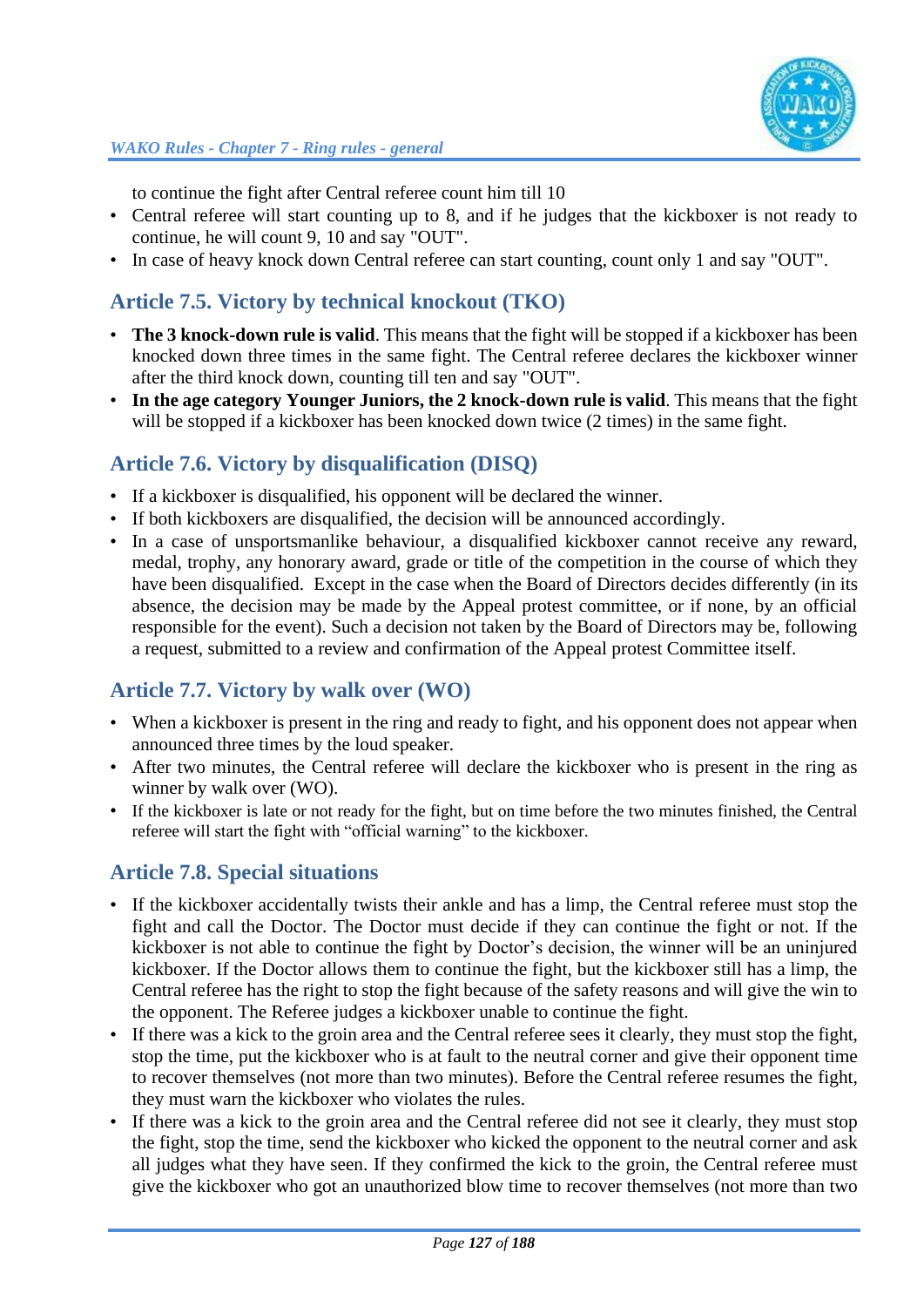minutes) and warn the kickboxer at fault.

- If the judges do not confirm the violation of the Rules, the Central referee must give the order to start the time and begin to count the kickboxer who is feigning as per a knock-down.
- If there was an authorized kick or punch to the legal target area and the opponent gets injured (broken leg, nose, etc.) and cannot continue the fight, the winner will be the uninjured kickboxer.
- If there was unauthorized kick or punch and the opponent receives an injury and could not continue the fight by Doctor's decision, the kickboxer who violated the Rules will be disqualified and the injured kickboxer will be declared the winner.
- The situation when both kickboxers delivered the blow at the same time
	- If one of the kickboxers has already two knock-downs and both of them delivered the strong blow simultaneously and the Central referee decided to start counting down (both are standing on the feet), they must count both at the same time. Central referee has to check first the readiness to continue the fight of the kickboxer who receives the first knock-down after counting till 8 and carry on counting till 10 to the other. If the kickboxer who gets the first knock-down is ready to continue the fight after counting down to 8, they will be declared as the winner.
	- If the Central referee counted them to 10, the winner will be the kickboxer who has more points before the KO.
	- Nevertheless, this winner will be suspended from the further participation in the tournament because of KO and in accordance with the rules. The opponent scheduled for the next round will win by a bye (and no result are announced) unless it applies to a medal fight.
	- If the kickboxer who has two previous knock-downs before stands up first during the countdown, and the kickboxer who has no knock-down before they both fall down is still on the floor, the Central referee will not stop counting and if they remain on the floor after 10 seconds the fight will be stopped and decision given considering the points granted before the KO.
	- Nevertheless, the winner will be suspended from the further participation in this tournament because of KO and in accordance with WAKO rules. The opponent scheduled for the next round will win by a bye (and no result will be announced) unless it applies to a medal fight.
	- If both kickboxers fall at the same time and nobody have any previous knock-downs before or have only one, the count will continue on as long as one of them is still on the floor.
	- If they both remain on the floor after 10 seconds the fight will be stopped and a decision given, considering the points granted before the KO. Nevertheless, this winner will be suspended from the further participation in this tournament because of KO and in accordance with WAKO rules. The opponent scheduled for the next round will win by a bye (and no result will be announced) unless it applies to a medal fight.
- If a kickboxer delivered the authorized punch (i.e. spinning back fist) and the opponent at the same time shortened the distance in order to punch or kick and received an injury (cause the punch by forearm or elbow) and could not continue the fight by the Doctor's decision, the winner will be the uninjured kickboxer.
- If a kickboxer tried to kick or punch the opponent and got injured because of block, for example, the Central referee must start counting them down from 1 till 8. After checking their readiness to continue the fight the Central referee gives the command "Fight" if they are ready or continue to count up till 10 if they are not ready or refuse to continue the fight.
- If after the authorized kick to the legal target area the opponent falls down partly (touched the floor with one knee, for example), the Central referee must immediately start counting down. If they remain on the floor after 10 seconds, the fight will be stopped because of KO.
- If after a strike the kickboxer is completely outside the ropes, the Central referee must stop the fight and stop the time. If the fallen kickboxer does not need the Doctor's help, the Central referee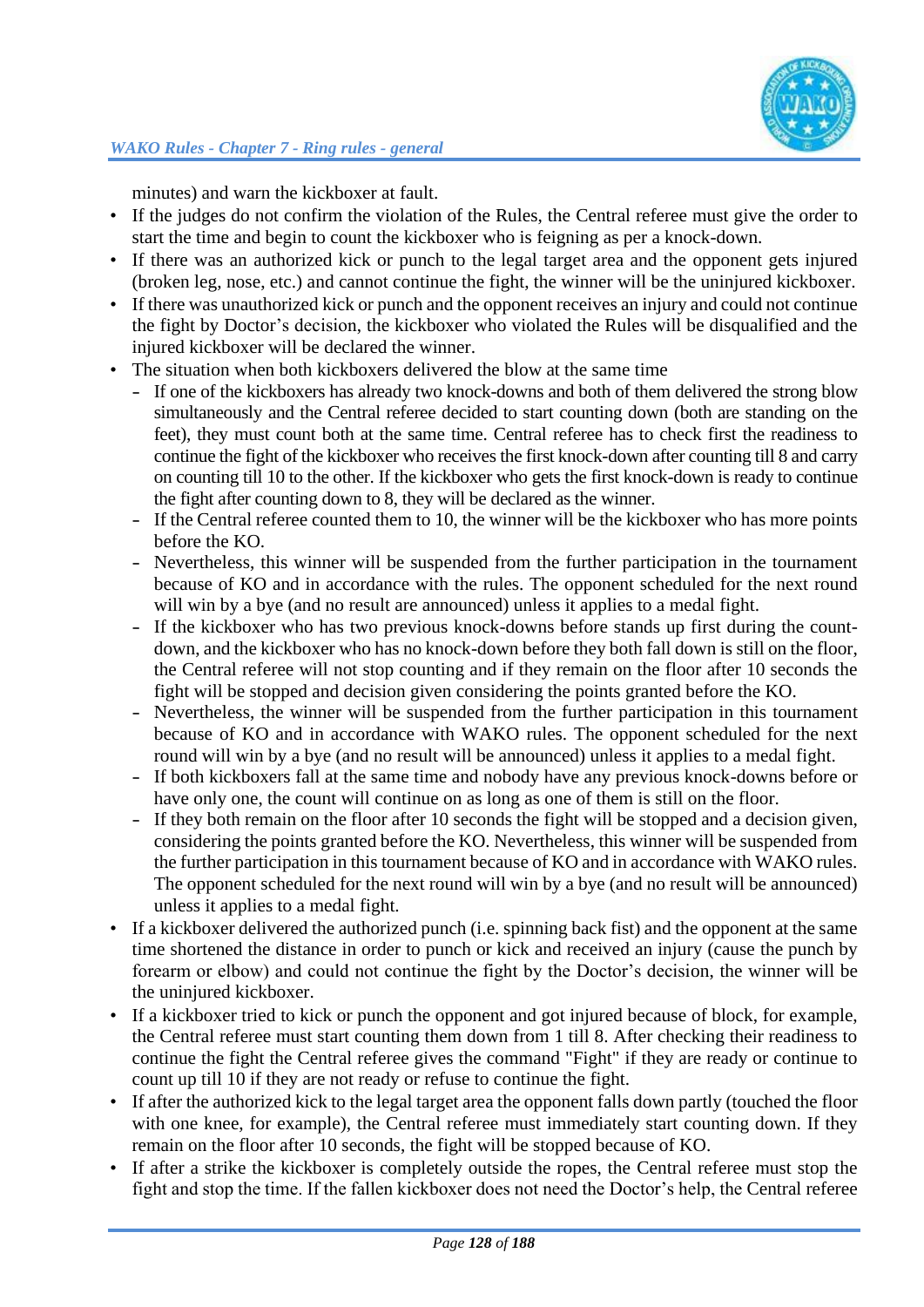

will wait for them to come back and resume the fight.

- If they need the Doctor's help, the Central referee will ask the time-keeper to start the two minutes time according to the Rules.
- If they are not able to continue the fight because of the Doctor's decision and it was an authorized blow to the legal target area, the winner will be the uninjured kickboxer.
- If it was an unauthorized blow, the fallen kickboxer will be the winner by the opponent's disqualification.
- If the Central referee fixed the violation of the rules at the same time when the end of the round or the fight is signalled, they must warn or penalize the offender during the break or after the ending of the fight.
- If the kickboxer loses their balance or falls down while hitting with an authorized kick or punch, which leads to knock down the opponent, the Central referee must start counting them down, but the judges must not take this knock down to the account.
- If after the Central referee's command "BREAK" one of the kickboxers made a full step back and then immediately attack the opponent, who stood without any movement, with the effective technique which led to the knock down, the Referee must start counting from 1 to 8 (10) the kickboxer who was under the KD. If there was no full step back, the Referee must penalize the offender in such situation.

## **Article 7.8. Changing a decision**

All public decisions are definitive and cannot be changed unless:

- Mistakes which occurred in calculating the points are discovered;
- One of the judges declares that they have made a mistake and switched the scores of the kickboxers;
- Central referee's or judge's material mistake.
- Computer system technical mistake.
- The Chief referee will immediately handle all protests. After discussions, the representative of the tournament Appeal Protest Committee will announce the official result.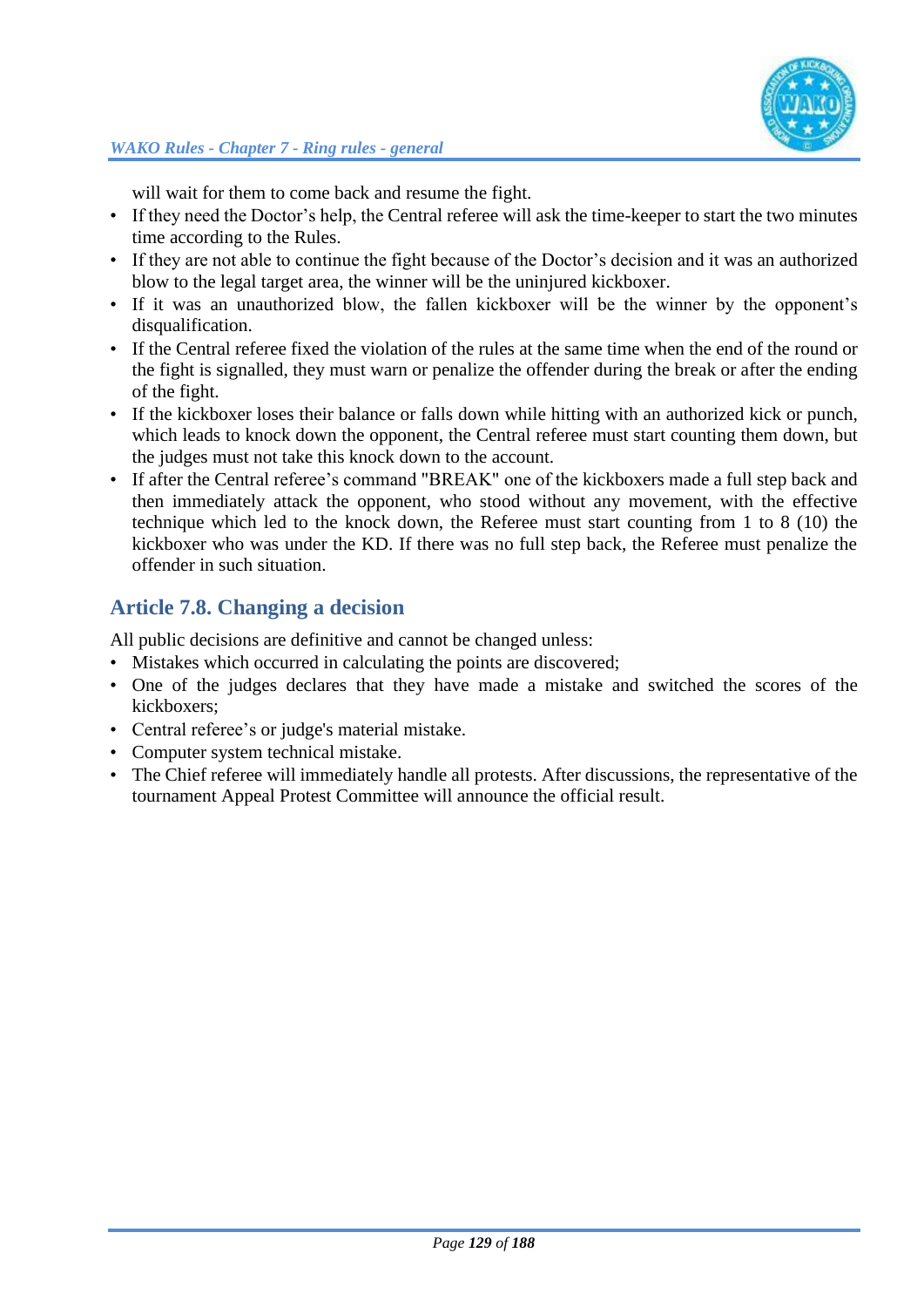# **Article 8. Awarding of points**

In awarding points, the following rules must be respected:

- A score must be awarded when a legal technique is performed with the following criteria and to the legal scoring area.
	- Good form (good technique with absolute balance).
	- Full power and speed.
	- Focusing on target without turning away the face during delivery of the technique.
	- Good timing and correct distance (when techniques have the most potential effect).
	- Sporting attitude (non-malicious attitude during delivery of technique).

## **Article 8.1. Concerning strikes**

- During each round, a Judge will mark respective score for each kickboxer, according to the number of strikes that each one has delivered.
- To be scored, a punch, kick or a knee strike must come from the right distance, with full power, with legal striking area, landed on legal target area and not to be blocked, a partially deviated or stopped technique is not scored.
- Each legal technique will be scored as 1 point.
- In **Full contact** and **Low kick** discipline allowed throwing technique is foot sweep. Throwing technique (foot sweep) will be scored only in case
	- if the unbalanced kickboxer after such a technique touches the canvas by any other part of his body but his feet
	- in case of close distance, he grabs his opponent and lean on him in order not to touch the canvas by any other part of his body than feet
	- in case of close distance, he grabs ropes and in order not to touch the canvas by any other part of his body than feet
- The number of recorded strikes (points) in a fight will be registered by each judge separately.
- Strikes made by a kickboxer will not be taken into account as points:
	- if they were contrary to the regulations
	- if they were not delivered from the right distance
	- if they did not come with full power
	- if they did not come with legal striking area or landed on legal target area
	- if they land on the arms or if they are blocked even partially deviated
	- if they come without balance or focusing and the opponent at the time of delivery

## **Article 8.2. Concerning offences**

- During each round a judge cannot penalize each offence he sees, regardless of whether the Central referee has noticed it or not. He has to call the Central referee's attention to that offence.
- If the Central referee gives an official warning to one of the kickboxers, the judge must note it writing "W" on the "FOULS" column on the scoring paper, but that does not mean a minus point to the other kickboxer.
- When a Central referee decides to give a minus point to a kickboxer, each of three judges will put a "-1" in the appropriate column. At the end of the round each judge will add three points to the final score of the other kickboxer (if judges use clickers and score cards).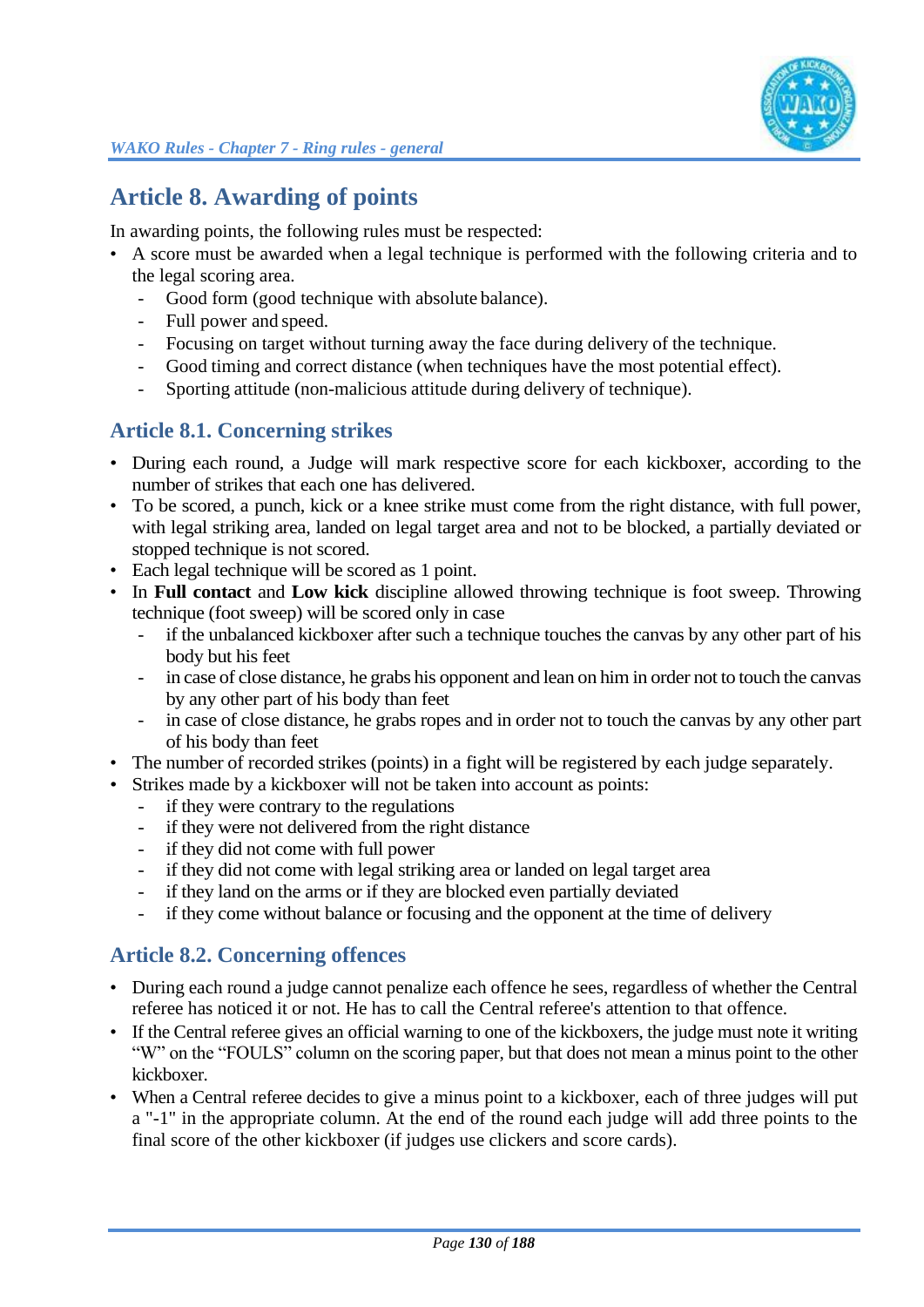## **Article 8.3. Awarding points**

#### **Article 8.3.1. Awarding points using electronic scoring system**

- For all legal techniques (punches, kicks or sweeping), clearly landed on legal targets with speed, focus, balance, power, the judge will once push a button of their mouse indicating the correct kickboxer (red or blue corner).
- Points, starting from first round, will continuously be added from the judges and they will be seen to public (not to other judges) through a screen.
- At the end of the fight, the winner is the kickboxer who scored more points (which will appear on the screen). An effective technique delivered at the same time that the end of the fight is signalled, is considered valid.
- If the Central referee inflicts a foul or a warning, he will indicate so in front of the Chief referee of the ring and the timekeeper who has to put it in the electronic system. It will then be shown on the screens.
- If the Central referee inflicts a minus point, he will indicate so in front of the Chief referee of the ring and the timekeeper who has to put it in the electronic system. It will then be shown on the screens, reducing 3 points from the total score of penalized kickboxer from each judge's score separately.
- The electronic system shows a running time score.
- Points are clearly indicated on the screens for each kickboxer during the entire period of the fight.

#### **Article 8.3.1.1. In case of a draw**

- If the fight ends, by one or more judges, in a draw (equal points after 3 rounds), to determine a winner, the electronic scoring system will automatically assign the win to the kickboxer who scored more points in the last round.
- In case that both kickboxers scored the same number of points in the last round, judge will have to decide the winner himself by pushing red or blue button following the next criteria:
	- More active
	- More kicks
	- Better defence
	- Better style and techniques

#### **Article 8.4. Penalty**

- There are three kinds of warning CAUTION, VERBAL WARNING and OFFICIAL WARNING.
- There are two kinds of penalty MINUS POINT and DISQUALIFICATION.
- A Central Referee may without stopping the fight give a caution to a kickboxer at any moment. Central Referee may give ONLY ONE caution during the same bout.
- •In order to give verbal warning the Central Referee must stop the fight but not the time and explain clearly the violation of the rules facing the offender. Central Referee may give ONLY ONE verbal warning during the same bout.
- In order to give the official warning, the Central Referee must stop the fight, the time, put the opponent to the neutral corner and facing the Chief of the ring and Time Keeper point the offender explain the violation of the rules.
- Only four official warnings can be given during the same bout 1<sup>st</sup> Official warning 2<sup>nd</sup> Official warning first minus point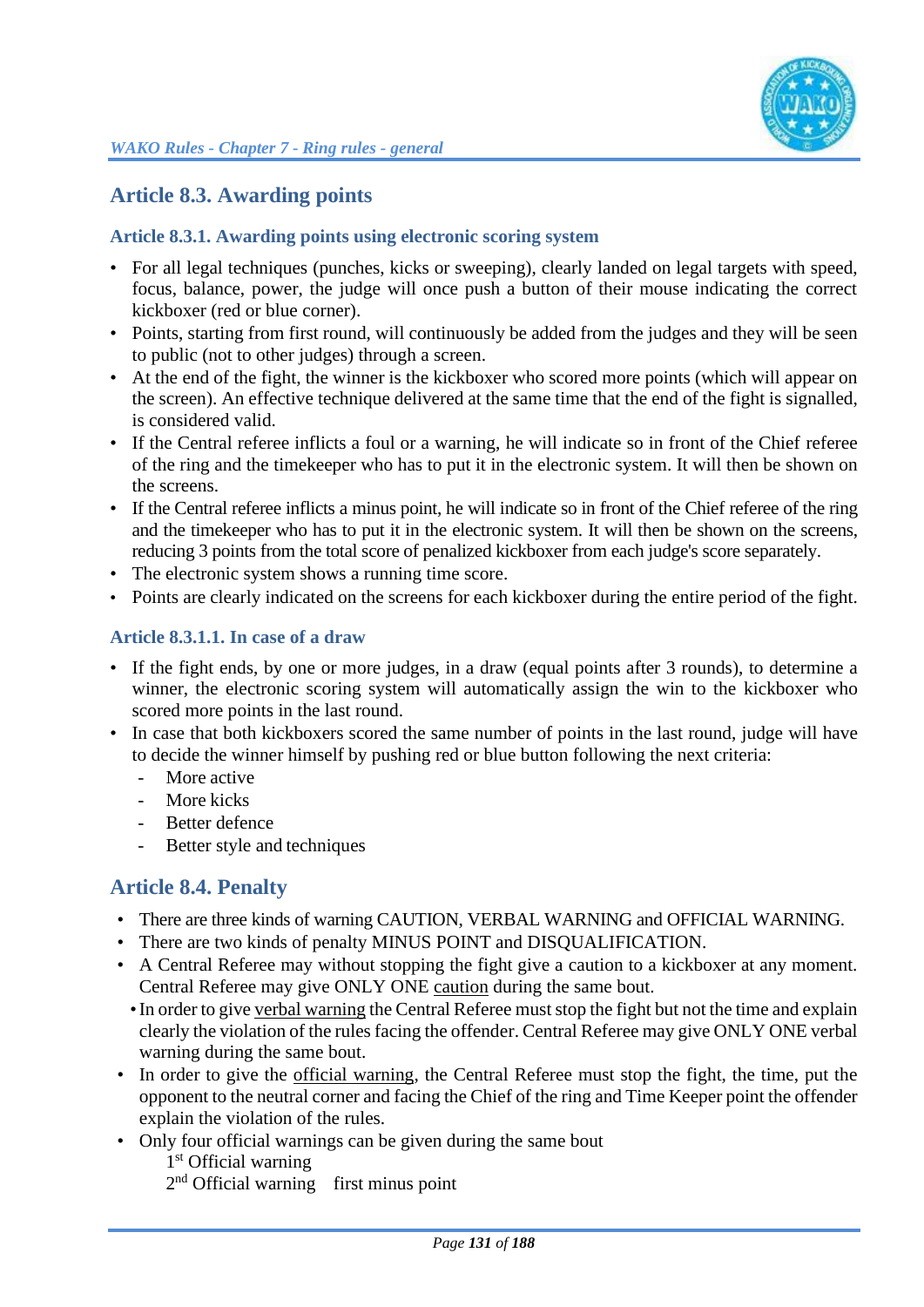3<sup>rd</sup> Official warning second minus point

4 th Official warning disqualification

- Warnings and penalties will be carried through the fight to all rounds what will be showed on the screens.
- Minus points and disqualification can be given directly without any warning, but this Central Referee's decision must be approved by Chief of the ring

#### **Article 8.4.1. Criteria for minus points**

- Unclean fighting style.
- Constant clinching.
- Constant and continuous ducking, turning of the back.
- Insufficient kicks (in full contact).
- The official warning given before.
- Any serious violation of the rules.

#### **Article 8.4.2. Offences**

- A kickboxer who does not obey the Central referee' s orders; who violates regulations, who demonstrates unsportsmanlike behaviour or who commits offences, can receive a caution, warning or be disqualified by a Central referee without an official warning.
- Only 4 official warnings can be given to a kickboxer in the course of the entire fight. The fourth warning will be automatic DISQUALIFICATION (the procedure starts from official warning, first minus point, second minus point and disqualification of the kickboxer).

#### **Article 8.4.3. Fouls**

The following actions are considered as fouls:

- Punching below the belt, hooking, tripping, and hitting with knees (in FC and LK discipline), elbows, shoulders and forearms.
- Butting with head, strangling the opponent, pushing his head outside the ropes.
- Hitting with open gloves, with the inside of the gloves, with awrist.
- Hitting the opponent's back and particularly his neck, nape and kidneys.
- Attacking while holding the ropes or using them improperly.
- Lying down, wrestling or not fighting at all.
- Falling down due to no contact or little contact
- If the kickboxer spits out the mouth guard voluntarily, the Central referee must stop fight and give to kickboxer official warning for the first time and minus point for the second one.
- Attacking an opponent who is on the floor or getting up.
- Clinching (in FC and LK discipline)
- Hitting while hooking or pulling the opponent into the blow.
- Hooking or holding opponent's arm or putting an arm underneath the arm of the opponent.
- Using artificial means for a passive defence and falling down intentionally in order to avoid a strike.
- Using insulting and aggressive language during a round.
- Refusing to withdraw (one step back) after the order "BREAK".
- Trying to land a blow on the opponent immediately after a "BREAK" order and before withdrawing.
- Assailing or insulting the Central referee at any time.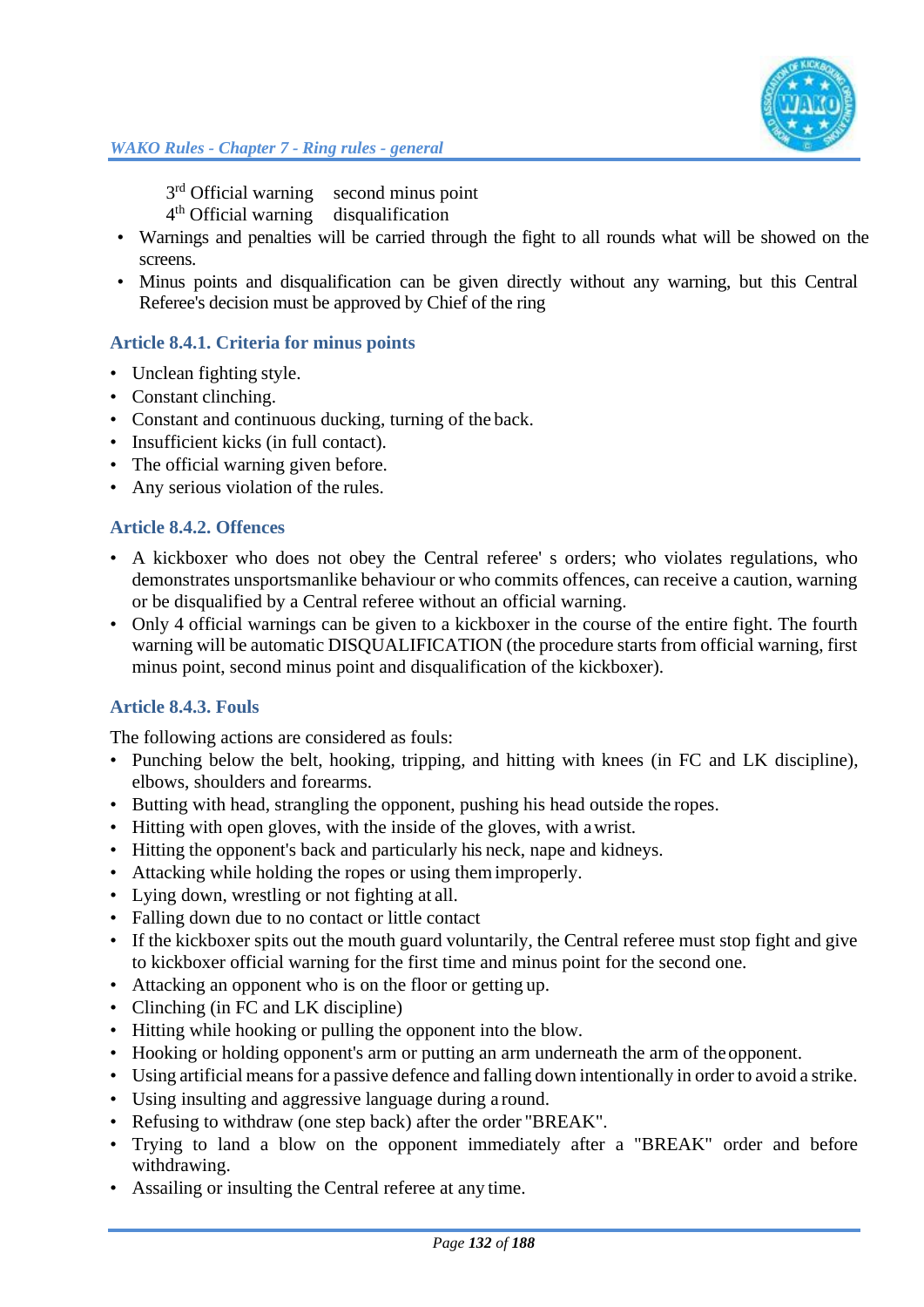

• If a Central referee thinks that an offence has been committed without his knowledge, he will have to consult the judges.

#### **Article 8.4.4. Coaches' behaviour**

- The Central referee after two verbal warnings has right to disqualified from the fight the coach who does not obey his orders following a majority decision of the judges and supervisor.
- In case that disqualified coach continues with violation of rules, act aggressive towards officials, other coaches, kickboxers or spectators, Chief referee has right to disqualified him for all fighting day of competition. In such a case, the Chief referee must initiate disciplinary procedure.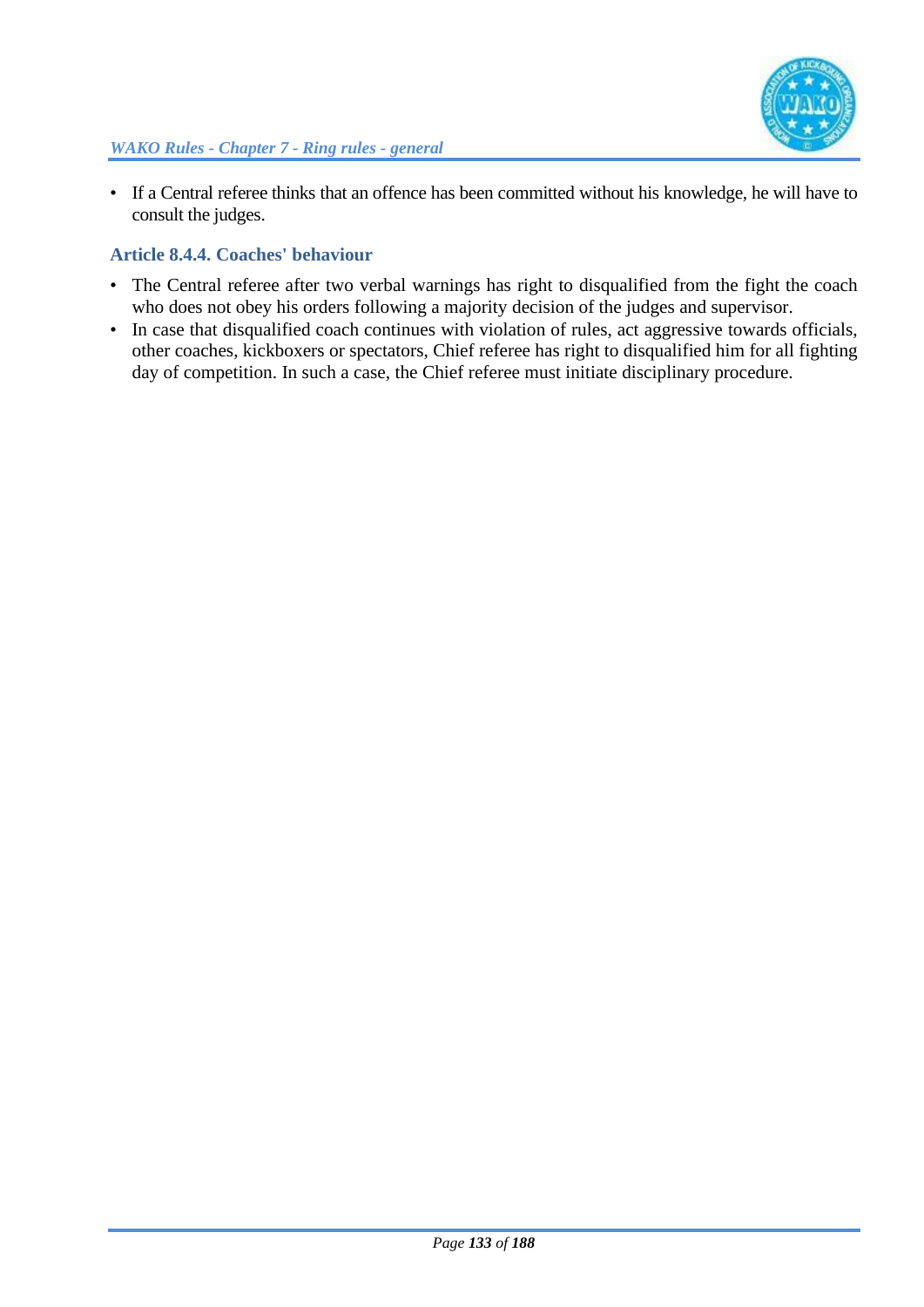

# **Article 9. Knock down (KD) and knock out (KO) (On the floor)**

- A Kickboxer is considered to be knocked down ("on the floor") if:
	- If kickboxer touches the floor with a part of his body with any part of his body other than his feet following a strike or series of strikes.
	- If kickboxer hopelessly hang on the ropes after a strike or a series of strike.
	- If kickboxer is outside of the ropes, partly or completely, after a strike or a series of strikes.
	- If, after a strike or series of strikes kickboxer has not fallen to the floor or into the ropes, but is in a state of semi-consciousness and, by the Central referee's opinion, not able to continue fighting.
- In the case of a KD, the Central referee must immediately start counting out the seconds.
- When a kickboxer is on the floor, his opponent must instantly go the neutral corner, shown by the Central referee.
- The Central referee will only continue the fight when kickboxer who is in knock down is ready to fight on count of 8. The proof to be ready is that kickboxer is on his feet, in fighting stand with his arms raised infighting position. Kickboxer must be stable and balanced, with clear vision.
- If the opponent does not go to the neutral corner following the Central referee's order, the Central referee will suspend the counting until his order is executed. The count will then be continued where it was left.
- A kickboxer who does not resume the fight after a KD losses the fight by KO.
- When a kickboxer is in knock down ("on the floor"), the Central referee will count from 1 to 10 with a second interval between each number, and will indicate each second with his fingers so that the fallen kickboxer knows how many seconds have already been counted.
- When a kickboxer is in knock down ("on the floor"), due to a strike or series of strikes, the fight will not continue before the Central referee has counted to 8, even if the kickboxer is ready to continue the fight before that time.
- If the kickboxer doesn't stand in fighting position and doesn't raise his hands the Central referee will continue to count until "10", the fight will be finished and a KO declared.
- If a kickboxer is in knock down ("on the floor") at the end of a round, the Central referee will continue the count even if the bell rings. If the Central referee counts to 10, the Kickboxer will be declared loser via KO.
- If a kickboxer is in knock down ("on the floor") and is ready to continue after the count of 8, but the kickboxer falls back on the floor without receiving a new blow, the Central referee will resume the count, starting at 8.
- If both kickboxers fall at the same time, the count will continue on as long as one of them is still on the floor. If they both remain on the floor after 10 seconds, the fight will be stopped and decision given, considering the points granted before the KO. Nevertheless, this winner will be suspended from further participation in this tournament because of the KO and in accordance with WAKO Rules.
- In all age categories knock downs should be counted as ONE additional point on top of the score for the technique.
	- If electronic scoring system is used, additional point for KD will be automatically added to a score of kickboxer who made KD by time keeper pushing KD "button".
	- It does not matter what was the reason for counting down: punch, kick or kickboxer's behaviour.

## **Article 9.1. Procedure after KO, RSC, RSC-H, Injury**

- If a kickboxer gets injured in a fight the doctor is the only person that can evaluate the circumstances and decide if the kickboxer can continue or not.
- If a Kickboxer remains unconscious, only the Central referee and the doctor in charge will be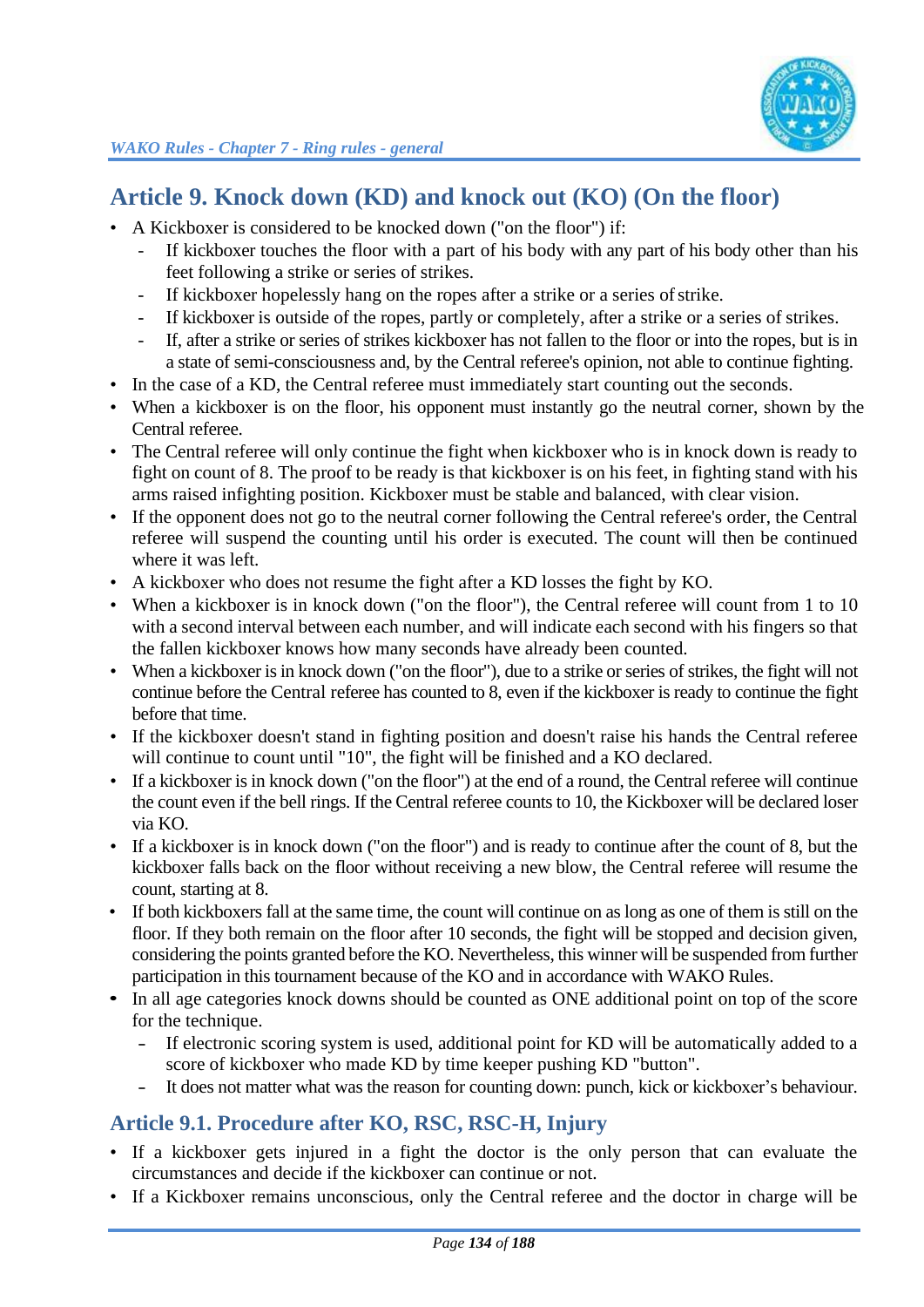allowed to stay in the ring, unless the doctor needs extra help.

- If the kickboxer is unconscious or semi-conscious after the knock down on the floor, the Central referee, after calling the doctor, will keep the kickboxer lying on the floor and will not allow him to get up until the arrival of the official doctor. The Central referee will not otherwise intervene (remove the tooth guard or rotate the unconscious kickboxer to the lateral position). All interventions on the kickboxer will be carried out by an official doctor.
- A kickboxer who has been knocked out due to a head-strike during the fight, or if the Central referee has stopped the fight due to severe head trauma which prevents him from continuing, will be examined by a doctor immediately afterwards, and accompanied to hospital by the ambulance on duty, if necessary.
- A kickboxer who has been knocked out due to a head-strike during the fight, or if the Central referee has stopped the fight due to severe head trauma which prevents them from continuing, will not be allowed to take part in another competition or fight for a period of at least 4 weeks after the KO and RSC-H.
- In case of following knock outs after the named period of 4 weeks, kickboxer will not be allowed to participate in future kickboxing competitions in accordance with WAKO Medical rules and regulations
- To above mentions quarantine periods the doctor at place can extend the quarantine period if necessary. Also doctors at hospital due to tests/scan of head can further on extend the quarantine period.
- A quarantine period means that a kickboxer cannot take part in any competition in kickboxing no matter what the discipline is. The quarantine periods are "minimum period" and cannot be overruled even though a head scan shows no visible injuries.
- The Central referee will tell the Judges to mark KO or RSC-H or RSC on their score sheets, when they have stopped the fight due to the kickboxer's inability to resume the fight because of head strikes. The same has to be reported by the Chief referee on duty in that ring on the kickboxer's SPORT PASS. This is also the official result of the fight and it cannot be overruled.
- Before resuming kickboxing after a ban, as described in the above paragraphs, a kickboxer will, after a special medical examination, have to be declared fit to take part in competition by a appointed doctor.

## **Article 9.2. Procedure after injuries in general**

- In case of injuries besides KO or RSC-H the doctor can give a minimum of quarantine period and recommend treatment at hospital.
- A doctor can require immediately treatment at hospital.
- If a kickboxer or delegates from the kickboxer's nation denies doctors medical advice, the doctor will report in written form immediately to Chief referee or to a WAKO delegate that all medical responsibility are denied and are in the hands of the kickboxer and his team. However, the official result and a quarantine given is valid.

# **Article 10. Open Scoring Electronic System**

- For all ring sports open scoring electronic system scoring shall be used.
- This system is as follows: All three judges use a mouse with buttons indicating the two corners.
- A screen will show the point status for both kickboxers from the various judges at all time.
- The displays will be visible for audience and for the coaches involved either with TV screens and or roll-up screen. Fouls, warnings, minus points and time is also shown on the screen, administrating from the computer of the secretariat of each ring.
- The system will be administered by the timekeeper.
- The fight and its history are stored as a PDF-file in the computer.